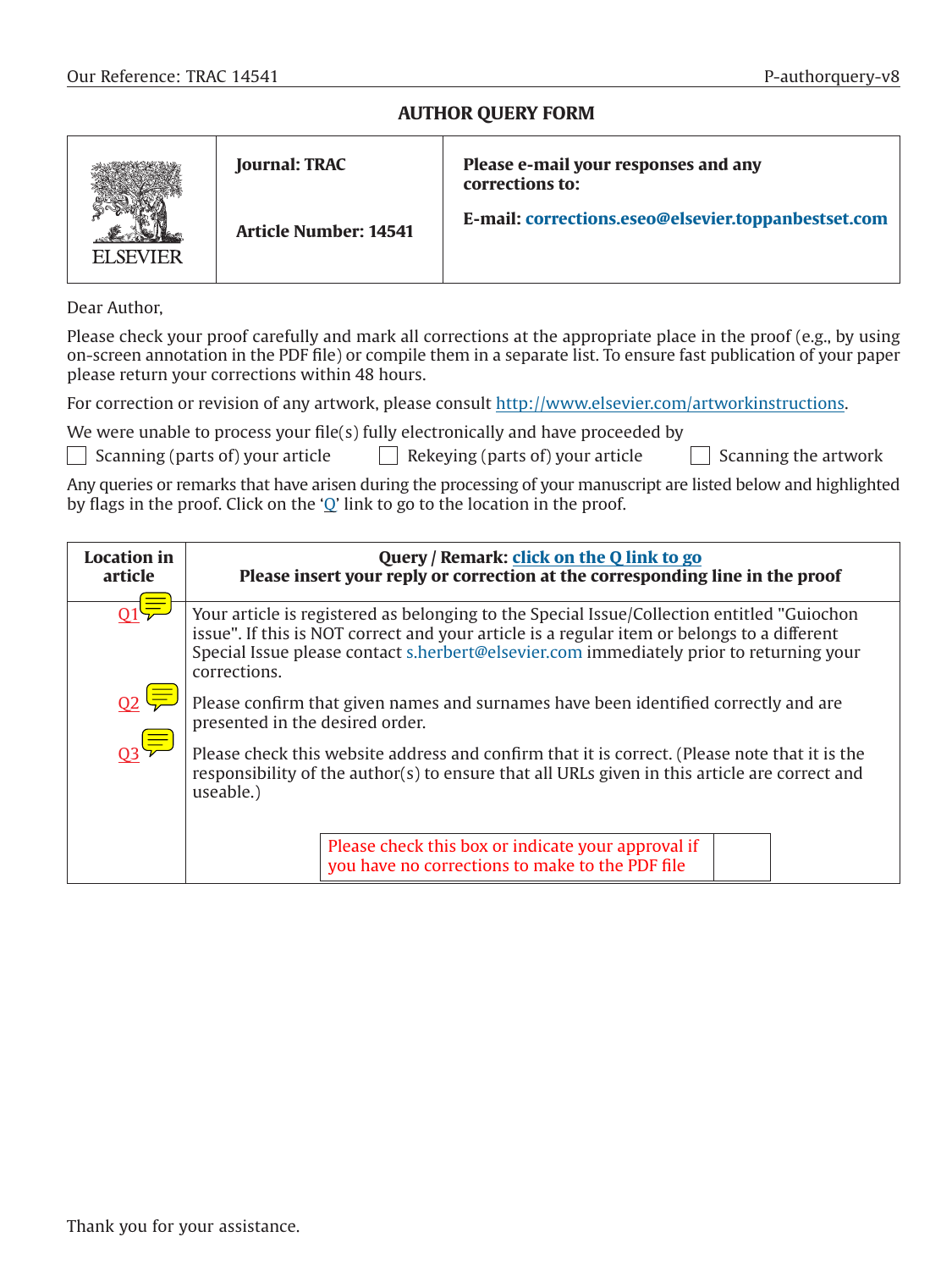# **ARTICLE IN PR**

#### **Highlights**

6

1

• The microscopic stochastic theory of chromatography is revisited. • The capability of this theory to handle discrete adsorption frequency distributions is discussed. • Discrete adsorption frequency distributions are gathered by single-molecule studies. • Modeling of rare events at molecular viewpoint provides new fundamental information. • Examples of new insights into solid–liquid interfacial processes are discussed.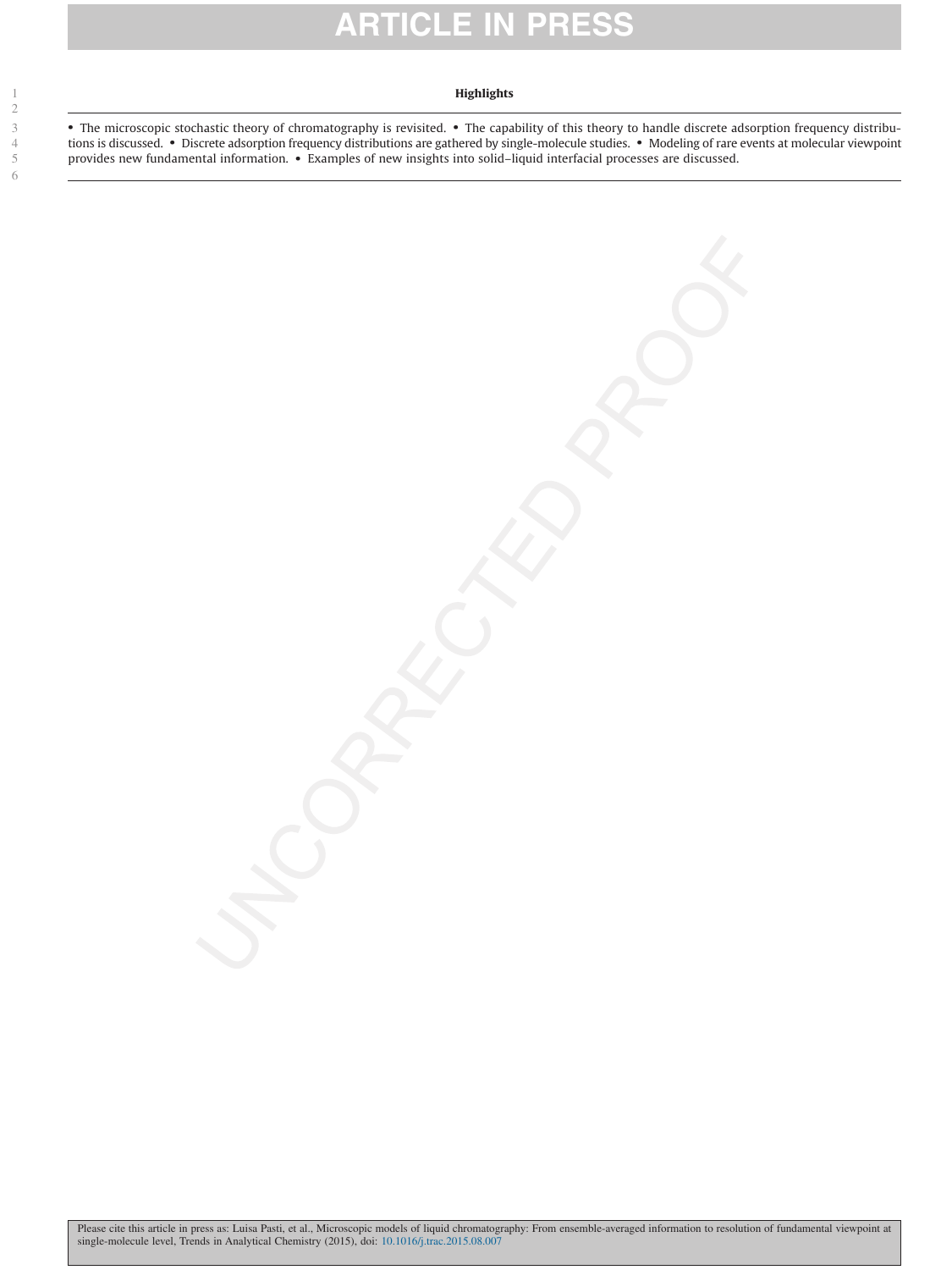# **ARTICLE IN PR**

[Trends in Analytical Chemistry](http://dx.doi.org/10.1016/j.trac.2015.08.007) ■■ (2015) ■■–■■



Contents lists available at [ScienceDirect](http://www.sciencedirect.com/science/journal/01659936)

## Trends in Analytical Chemistry



journal homepage: [www.elsevier.com/locate/trac](http://www.elsevier.com/locate/TRAC)

### <span id="page-2-0"></span>**Microscopic models of liquid chromatography: From ensemble**averaged information to resolution of fundamental viewpoint at single-molecule level

Luis[a](#page-2-2) Pasti'<sup>a</sup>, Nicola Marchetti'<sup>a</sup>, Roberta Guzzinati'<sup>[a,](#page-2-2)[b](#page-2-3)</sup>, Martina Catani'<sup>a</sup>, Valentina Bosi'<sup>a</sup>, <sup>@</sup> Fr[a](#page-2-2)n[c](#page-2-4)esco Dondi ª, Annamária Sepsey °, Attila Felingen <sup>c,d</sup>, Alberto Cavazzini ª<sup>,</sup>[\\*](#page-2-6)

<span id="page-2-2"></span><sup>a</sup> *Department of Chemical and Pharmaceutical Sciences, University of Ferrara, Ferrara, Italy*

<span id="page-2-3"></span><sup>b</sup> *Italian National Agency for New Technologies, Energy and Sustainable Economic Development (ENEA), Rome, Italy*

<span id="page-2-4"></span><sup>c</sup> *MTA-PTE Molecular Interactions in Separation Science Research Group, Ifjúság útja 6, H-7624 Pécs, Hungary*

<span id="page-2-5"></span><sup>d</sup> *Department of Analytical and Environmental Chemistry, University of Pécs, Ifjúság útja 6, H-7624 Pécs, Hungary*

#### ARTICLE INFO

*Keywords:* Single molecule Microscopic probabilistic theory of chromatography Ensemble-averaged methods Statistical fluctuations Molecular viewpoint Lévy stochastic process Liquid chromatography

#### ABSTRACT

In this study, a microscopic probabilistic model of chromatography that establishes a conceptual link between single-molecule dynamics observation at liquid–solid interfaces and chromatographic experiments is described. This model is based on the discrete Lévy representation of stochastic processes and has the great advantage that it can be directly applied to the raw data set of single-molecule observations. The information contained in the molecular measurements includes some erratic rare events that are potentially very informative. Because experimental data need not be processed by mathematical– statistical transformation, application of this model preserves all the information that could be lost in an ensemble-averaged representation. In this approach, single-molecule experiments and stochastic interpretation are combined. It is of great importance to investigate superficial and interfacial phenomena in different areas, such as adsorption mechanisms in chromatography and mechanisms of biological activity, and to track the behavior of individual molecules in living cells.

<span id="page-2-1"></span>© 2015 Elsevier B.V. All rights reserved.

#### **Contents**

|  | フフ |                                                                                                                             |  |  |
|--|----|-----------------------------------------------------------------------------------------------------------------------------|--|--|
|  |    | Insights into adsorption mechanisms by combining single-molecule observation and the stochastic theory of chromatography  5 |  |  |
|  |    |                                                                                                                             |  |  |
|  |    |                                                                                                                             |  |  |
|  |    |                                                                                                                             |  |  |
|  |    |                                                                                                                             |  |  |

#### **1. Introduction**

The basis of any microscopic model of chromatography is the description of the behavior of a lone molecule during its migration through a chromatographic column. This is different from the macroscopic approach, which considers the evolution of chromatographic bands in terms of bulk transport properties. The pathway

<span id="page-2-6"></span>Corresponding author. Tel.: +39 0532 455331; Fax: +39 0532 240709. *E-mail address:* [cvz@unife.it](mailto:cvz@unife.it) (A. Cavazzini).

http://dx.doi.org/10.1016/j.trac.2015.08.007 0165-9936/© 2015 Elsevier B.V. All rights reserved. of a single molecule is determined by a number of statistical processes, including the Brownian motion responsible for molecular diffusion, adsorption/desorption process on the stationary phase and flow pattern effects (flow unevenness) in the column [\[1\].](#page-7-1) Microscopic (molecular) models of chromatography have also been defined as random or stochastic models. As pointed out by Feller [\[2\],](#page-7-2) however, the terms random and stochastic are essentially equivalent, the latter is more appropriate when time is a variable, as in chromatography. Because the statistical fluctuations arising from the average exhibited by a molecule are the origin of zone broadening [\[3\],](#page-7-3) the basis to understand and model 61 62 63 64 65 66 67 68 69 70 71

1  $\overline{2}$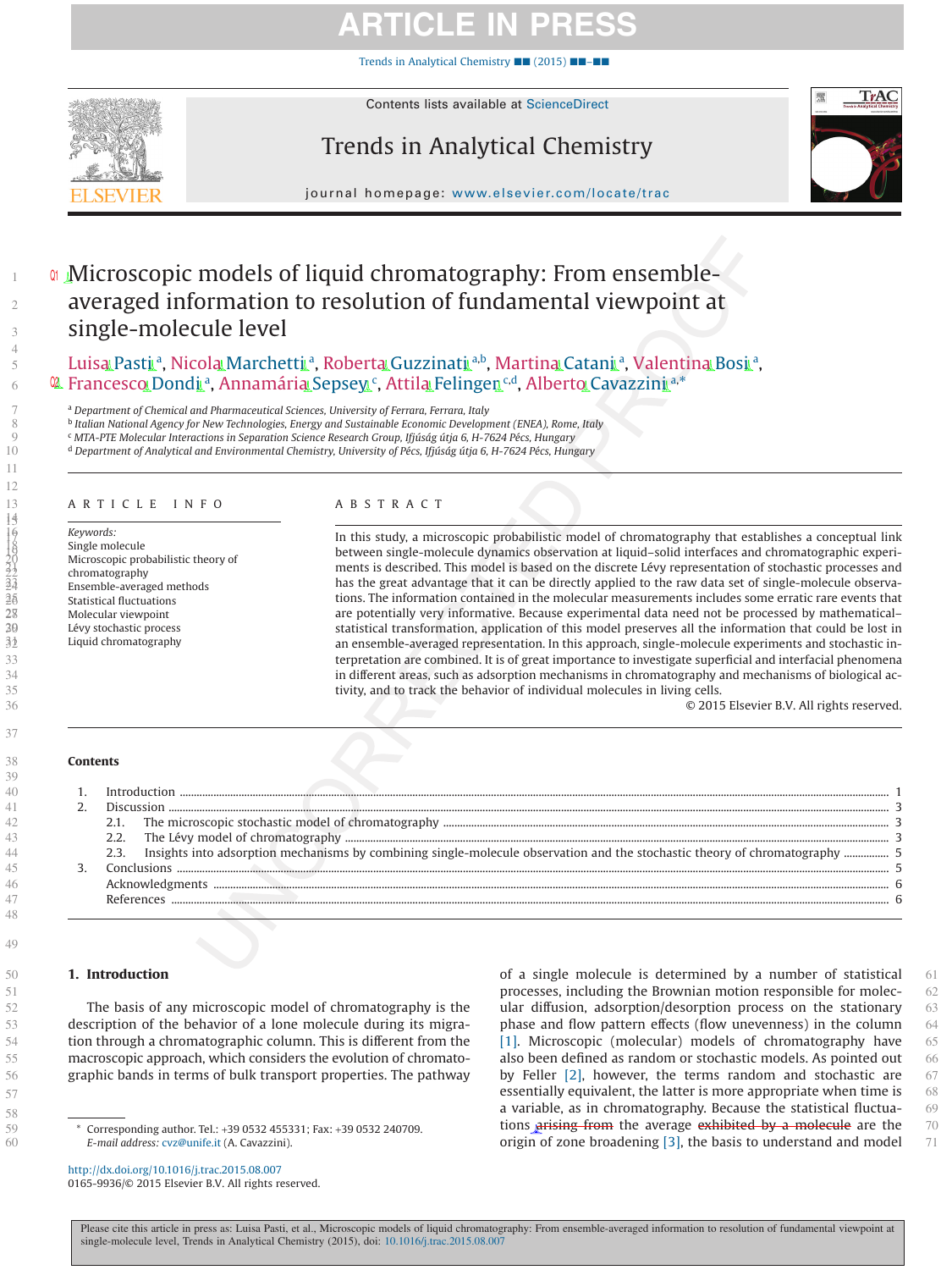## **ARTICLE IN**

<span id="page-3-0"></span>2 *L. Pasti et al./Trends in Analytical Chemistry* ■■ *(2015)* ■■*–*■■



**Fig. 1.** Graphical representation of chromatography as a stochastic process on a time ( *t*)–length ( *l*) bidimensional plot. Black continuous line: the chromatographic peak as the probability density function of the residence times of molecules in the column. Broken colored lines: examples of random trajectories followed by molecules during their migration through the column. *L*: column length; *t<sub>M</sub>*: retention time of unretained molecules (if mobile-phase dispersion is absent); *t<sub>R</sub>*: retention time of the chromatographic peak. See text for details.

the dynamic character of chromatography is the study of the chaotic pathway of a single molecule.

Fig. 1 shows a simple chromatographic separation as a stochastic process, that is, when molecular diffusion in the mobile phase is neglected. The same process was proposed in the original description of the stochastic theory by Giddings and Eyring in their study in 1955 [\[4\].](#page-7-4) In this figure, migration pathways of several molecules are shown as a bidimensional plot in the time–space  $(t, l)$ plane during their separation in the chromatographic column. The broken colored lines pass from the moment of injection (at *t* = 0 and  $l = 0$ ) to the elution of molecules from the column (at  $t = t<sub>R</sub>$  and  $l = L$ , where L is the length of the column). These trajectories are commonly referred to as molecular histories in stochastic processes. Each history is made by the combination of many segments whose slope is either zero (i.e., parallel to the time axis) or equal to the mobile-phase velocity  $(u_0)$ . These segments represent the two states in which a molecule can be found in the column. The segments parallel to the time axis represent the states of immobilized adsorption on the stationary phase (during which no progression in length occurs), whereas the ones with constant slope  $\left(u_{\text{d}}\right)$  are the times spent by molecules in the mobile phase, where they identically move at the mobile-phase velocity (in the absence of mobilephase diffusion). Both the number and lengths of segments are random variables, and hence – from a statistical viewpoint – the history of a molecule is the sum of random numbers (number of adsorption/desorption steps) of random variables (times spent by molecules during the adsorption/desorption events and times spent in the mobile phase between two successive adsorption/desorption steps).

In Fig. 1, the first peak (at  $t_M$ ) represents the retention time of an unretained compound that travels through the column without performing any adsorption/desorption process. This peak is illustrated as a Dirac delta function, because by neglecting molecular diffusion in the mobile phase, all the unretained molecules move at the same velocity of the mobile phase and are thus eluted exactly at the same time; furthermore, an infinitely narrow injection profile is assumed. On the contrary, the chromatographic peak of a retained compound (peak #2 in Fig. 1) can be interpreted as the probability density function of either trajectory cross sections with the horizontal axis located at  $l = L$  or the times spent by molecules in the chromatographic column [\[5\].](#page-7-5) When the number of adsorption/desorption steps is large enough (or under the socalled long-time assumption, described later) and the surface is homogeneous [\[6,7\],](#page-7-6) the shape of this peak tends to a Gaussian distribution, according to the central limit theorem of probability theory [\[8\].](#page-7-7)

Since the very beginning, one of the most relevant aspects that can be recognized in most of the chromatographic models is the tendency to develop asymptotic theories. This is driven by the concept that an effective chromatographic operation needs sufficient time to produce well-separated peaks. When this is achieved (long-time assumption), an important approximation can be assumed that adsorption/desorption kinetics occur with only a slight deviation from equilibrium [\[1\].](#page-7-1) Under the long-time assumption, the convergence of microscopic and macroscopic models has been demonstrated both theoretically [\[9\]](#page-7-8) and numerically [\[10\].](#page-7-9)

The stochastic theory of chromatography has been applied to one-, two-, and multisite adsorption processes [\[7\],](#page-7-10) diffusioncontrolled processes [\[11–13\],](#page-7-11) and different modes of chromatography, including size-exclusion chromatography [\[14–16\],](#page-7-12) reaction and dynamic chromatography [\[17–19\],](#page-7-13) ion-exchange chromatography [\[20\],](#page-7-14) reversed-phase chromatography [\[21–25\],](#page-7-15) chiral chromatography [\[26\],](#page-7-16) and – by means of a simulation-based approach – nonlinear chromatography [\[10,27\]](#page-7-9) to cite some of the most interesting cases.

This study focuses on a unified description of stochastic models through the so-called Lévy process representation or formalism [\[28,29\],](#page-7-17) which has allowed for the establishment of a conceptual bridge between single-molecule dynamics observation and chromatographic experiments [\[30\].](#page-7-18) Paul Lévy (1886–1971) is universally recognized as the one "who has influenced the establishment and growth of probability theory more than any other." [\[31\]](#page-7-19) He became a professor of analysis at École Polytechnique at Paris, France, in 1920, where he served until his retirement in 1959 [\[32\].](#page-7-20) Georges Guiochon (1931–2014) is remembered as one of the masters of modern chromatography and one of the students of Lévy, who graduated from École Polytechnique in 1951.

The continuous developments in analytical science and technology, which have decreased the limits of detection (in the order of femtomoles and yoctomoles [\[33,34\]\)](#page-7-21), have opened new,

> Please cite this article in press as: Luisa Pasti, et al., Microscopic models of liquid chromatography: From ensemble-averaged information to resolution of fundamental viewpoint at single-molecule level, Trends in Analytical Chemistry (2015), doi: [10.1016/j.trac.2015.08.007](http://dx.doi.org/10.1016/j.trac.2015.08.007)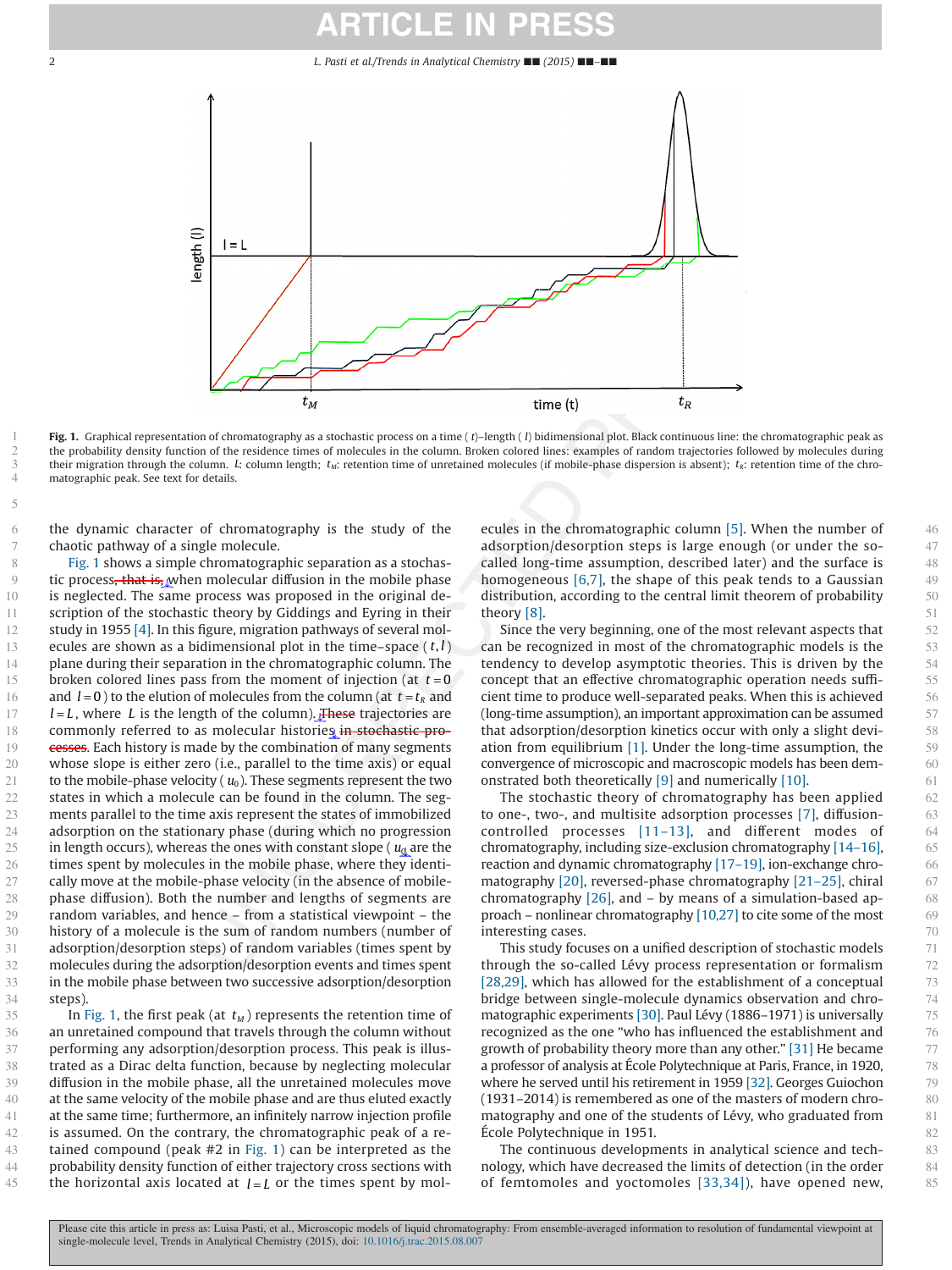# **ARTICLE IN PRESS**

exciting frontiers of research and revived the stochastic models of chromatography. Indeed, experimental visualization of the erratic behavior of single molecules (e.g., by single-molecule fluorescence, optical tweezers, scanning probe microscopy, and mass spectrometry imaging [\[35\]\)](#page-7-22) has become feasible. These measurements can provide more information on the dynamic character of chromatography (in all of its fundamental aspects) than the ensemble-averaged data obtained from the classical analysis of a large number of molecules, as statistical fluctuations from the average lead to zone broadening [\[1,3,30\].](#page-7-1)

The description of chromatographic separation as a Lévy process will be revised in the following section, with particular attention paid to its basic principles and physical meaning. Its applications and future possibilities of development will also be discussed.

#### **2. Discussion**

#### *2.1. The microscopic stochastic model of chromatography*

In the stochastic description of the chromatographic process, the chromatographic peak is measured by the probability density function of the time spent by the molecules inside the column. The retention time of a single molecule  $j$  is a random variable ( $t_{R,j}$ ), which is calculated as the sum of all elementary times ( $\tau$ ) spent by that molecule in the mobile ( *M* ) and stationary ( *S*) phases:

<span id="page-4-0"></span>
$$
t_{R,j} = \sum_{i=1}^{n} \tau_{M,j,i} + \sum_{i=1}^{n} \tau_{S,j,i},
$$
 (1)

where *n* represents the random number of adsorption/desorption steps executed by the molecule during the chromatographic migration (with the index *i* representing the *i*th elementary step).

Again considering the separation process described in [Fig. 1,](#page-3-0) where diffusion in the mobile phase is neglected, the number of adsorption events per unit time – also referred to as adsorption frequency ( $\mu$ ) – is related to the time  $t_M$  spent by an unretained molecule in the column. Indeed, in this case, the average number of adsorption events ( $\bar{\eta}$  is constant for all molecules, and is given by

$$
\overline{n} = t_M \mu = \frac{t_M}{\overline{\tau}_M}.\tag{2}
$$

where  $\bar{\tau}_M$  is the average time spent in the mobile phase between two consecutive adsorptions (  $τ_{M}$  In this case, Equation [\(1\)](#page-4-0) reduces to

$$
t_{R,j} = t_M + \sum_{i=1}^n \tau_{S,j,i}.
$$
 (3)

It is well known that, in order to find the density function of a random variable, that is, the sum of two or more independent random variables, it is necessary to calculate the convolution integral of the density functions of the individual random variables. When the number of random variables becomes relevant, the convolution integral may become a very complex mathematical expression that could be analytically unsolved.

#### *2.2. The Lévy model of chromatography*

The problem of addition of random variables can be overcome by the use of a mathematical tool known as the *characteristic function* ( $\varphi_t(\omega)$ ), that is, the Fourier–Stieltjes transform [\[36,37\]](#page-7-23) of the frequency function in time domain. Then, the density function can be calculated by the inversion of the characteristic function obtained as the product of the characteristic functions of the individual random variables [\[38\].](#page-7-24) Furthermore, the statistical moments can be obtained directly from the derivatives of the characteristic func-

tion. The fundamental contribution to this field was made by Paul Lévy. In particular, he proved the central limit theorem using the characteristic functions and also introduced the concept of stochastic processes with independent and stationary increments. At present, these are commonly known as Lévy processes [\[39\].](#page-7-25) By means of the Lévy approach, it can be demonstrated that the chromatographic peak describing the model represented in [Fig. 1](#page-3-0) is given in the frequency domain by

<span id="page-4-1"></span>
$$
\varphi_{t}(\omega) = \exp\left(i\omega t_{M} + t_{M} \int_{0}^{\infty} (e^{i\omega \tau_{S}} \angle 1) M(d\tau_{S})\right)
$$
\n(4a)

<span id="page-4-3"></span>
$$
\varphi_{t}(\omega) = \exp\left(i\omega t_{M} + \sum_{k} \left(e^{i\omega t_{S,k}} - 1\right) \Delta M(\tau_{S,k})\right),\tag{4b}
$$

where i is the imaginary unit and  $M(d\tau_s)$  (or in the discrete case  $\Delta M(\tau_{S,k})$ ) is the differential of the Lévy "spectral function"  $M(\tau_{S})$ .  $M(d\tau_s)$  essentially represents the number of adsorption events with duration between  $\tau_s$  and  $\tau_s + d\tau_s$  per unit time.  $M(\tau_s)$  can be obtained by the product of cumulative distribution function of the adsorption time,  $F(\tau_s)$ , and the adsorption frequency,  $\mu$ , as

<span id="page-4-2"></span>
$$
M(\tau_s) = \mu F(\tau_s), \tag{5a}
$$

where the definition of adsorption time depends on whether desorption time is continuous (  $f(\tau_s)$  ) or discrete (  $f_i(\tau_{s,i})$ ):

$$
F(\tau_S \le \tau_S^*) = \begin{cases} \int_0^{\tau_S^*} f(\tau_S) d\tau_S & \text{continuous} \\ \sum_j f_j(\tau_{S,j}) & \text{discrete} \end{cases}
$$
 (5b)

On the basis of the model used to describe the adsorption surface characteristics (e.g., homogeneity or heterogeneity), kinetics of the adsorption/desorption event (order of the reaction), and other attributes, the random variables in Equations [\(4\)](#page-4-1) and [\(5\)](#page-4-2) will be described by different probability distributions.

The physical meaning of the Lévy representation of the chromatographic process can be illustrated by considering a series of examples. Let us assume first a very simple case where the duration of any adsorption step is constant and equal to  $\tau_{s1}$  (with unit probability). Under this hypothesis, the spectral function  $M(\tau_s)$  is a single Dirac delta function located at  $\tau_{S,1}$ , whose intensity  $\mu$  will correspond to the number of molecules detected at that site per unit time (Equation [5\)](#page-4-2). Let us assume furthermore that the number of transitions *n* between the mobile phase and stationary phase has a Poisson distribution, the most often used distribution to describe discrete stochastic processes (such as the number of adsorption events in chromatography). It designates the so-called memoryless processes, in which the probability that a given event occurs is only proportional to the observation length [\[4\].](#page-7-4) This simple model is represented in [Fig. 2,](#page-5-0) whose bottom part shows the differential spectral function. The top part of the figure shows two different molecular trajectories followed by two molecules (A and B) injected simultaneously into the column (at (0,0)), which are presented by broken lines. Assuming that the time spent by either molecule in the mobile phase is constant,  $t_M$ , the total time spent in the stationary phase, and thus the total time spent in the column  $(t_R)$ , will be clearly different, because of the randomness of the entry process. This randomness causes dispersion of arrival times at the column end, and thus peak broadening (even if the time  $\tau_s$  is constant). The chromatographic peak in this simple case is represented as

$$
\varphi_t(\omega) = \exp(i\omega t_M + t\mu(e^{i\omega ts}) - 1)); \tag{6}
$$

An adsorption surface paved by  $m$  different adsorption sites, each of which is characterized again by a constant adsor $\frac{1}{\sqrt{2}}$  time  $\tau_{S,k}$ ( *k* = 1, ..., *m*), is considered as the second example.  $τ_{s}$ , αε pends on

63

86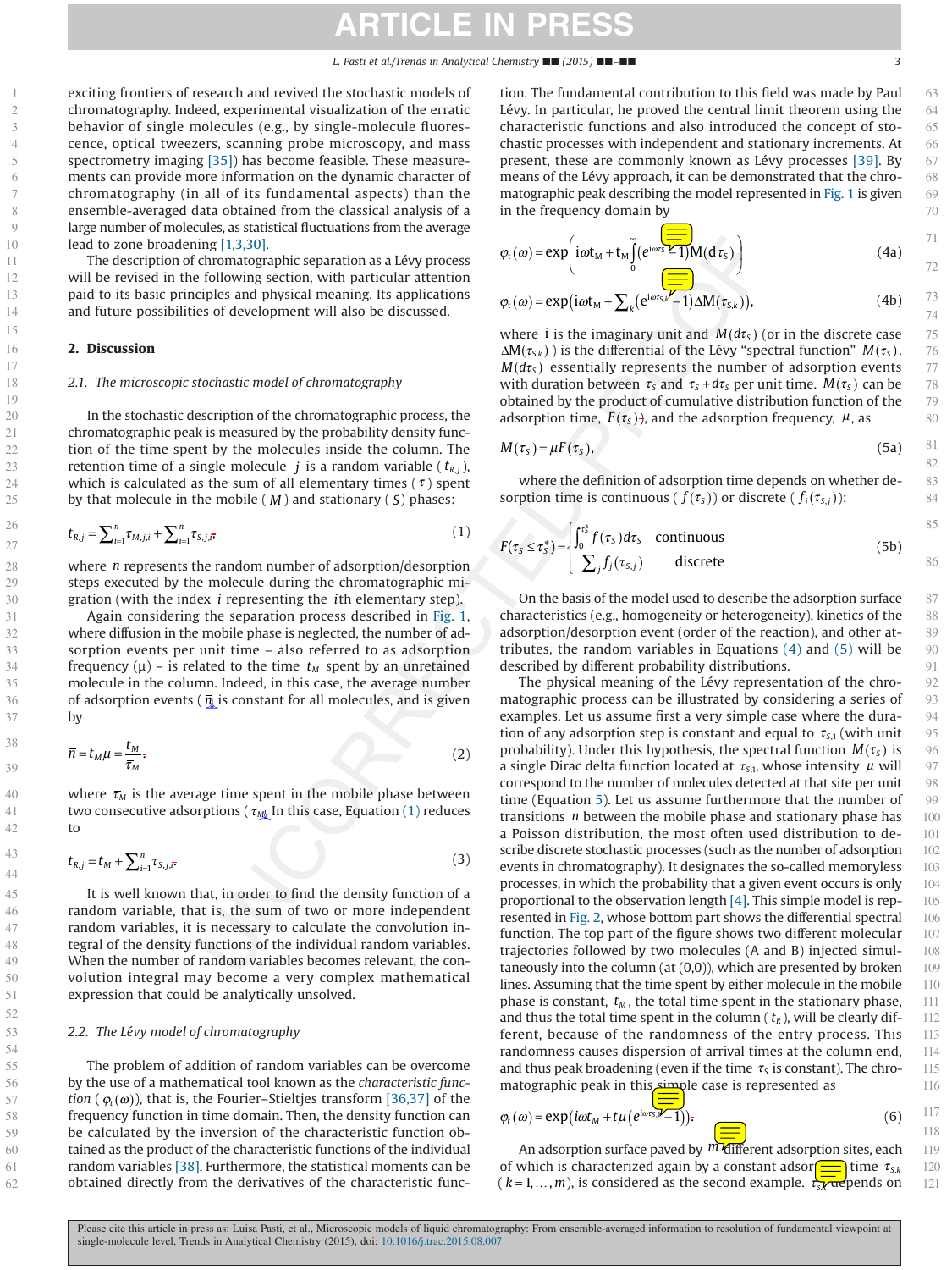## **ARTICLE IN PRESS**

#### <span id="page-5-0"></span>4 *L. Pasti et al./Trends in Analytical Chemistry* ■■ *(2015)* ■■*–*■■



**Fig. 2.** (a) Molecular trajectories followed by two molecules (A and B) injected simultaneously into the column, at the point (0,0). The duration of any adsorption step is constant and equal to  $\tau_{5,1}$ ; the number of adsorption steps follows a Poisson distribution. The time spent by both molecules in the mobile phase is constant and equal to *t<sub>M</sub>*. (b) Differential spectral function of the process. The intensity μ represents the number of molecules detected per unit time by single-molecule experiments at the surface.

the adsorption energy of the *k*th site [\[28\];](#page-7-17) the larger the  $\tau_{S_k}$  the stronger the adsorption site is [\[40\].](#page-7-26) The spectral function describing this case will be made by a series of Dirac delta functions located at  $t_k = \tau_{Sk}$  with an amplitude  $\mu_k$ , that is, the number of molecules detected at the *k*th site per unit time (or the abundance of *k*th-type site on the surface). For example, if  $m = 4$ , the differential spectral function will be similar to the distribution given in the bottom part of Fig. 3, where, in addition, it has been assumed that the number of molecules (per unit time) detected at the sites of types 1, 2, and 4 is equal and that twice as much molecules detected at site 3  $(\mu_1 = \mu_2 = \mu_4 = \mu_3/2)$ . In other words, sites 1, 2, and 4 are equally abundant on the surface, whereas the abundance of site 3 is twofold. In analogy with Fig. 2, the top part of Fig. 3 shows two random trajectories followed by two molecules (*A* and *B*). By assuming again that the time spent in the mobile phase is constant  $(t<sub>M</sub>)$ , the total time spent by the molecules in the column  $(t_R)$  will clearly depend on not only the number of adsorption steps (a random variable, *n* ), but also the type of site visited in each adsorption step (being  $\tau_{S,1} \neq \tau_{S,2} \neq \tau_{S,3} \neq \tau_{S,4}$ ). The corresponding representation of the chromatographic peak in frequency domain is

<span id="page-5-1"></span>ϕω ω μ μ ωτ *t M t <sup>k</sup> <sup>i</sup> k m it t e S k* ( ) =+ − ( ) <sup>⎛</sup> ⎝ <sup>⎜</sup> <sup>⎞</sup> <sup>⎠</sup> <sup>∑</sup> <sup>=</sup> <sup>⎟</sup> exp , , <sup>1</sup> <sup>1</sup> <sup>1</sup> (7)

$$
\mu_t = \sum_{k=1}^m \mu_k. \tag{7a}
$$

So far, we have considered cases where the random variables *n* and  $\tau_s$  are described by discrete distributions. In the traditional Giddings–Eyring model [\(Fig. 1\)](#page-3-0), the time spent by the molecule in the (homogeneous) stationary phase is considered as a random variable governed by exponential distribution (with average  $\bar{\tau}_s$ ), whereas the number of adsorption/desorption steps follows a Poisson distribution (as in the discrete cases considered earlier). The resulting



**Fig. 3.** The same as Fig. 2, but by assuming a heterogeneous surface made of four different adsorption sites. The duration of the adsorption events depends on the site where the molecule stops and may assume four different values ( $\tau_{s,k}$  ( $k = 1, ..., 4$ )). (a) Molecular trajectories followed by two molecules (A and B). (b) Differential spectral function of the process. Intensities <sup>μ</sup>*<sup>k</sup>* represent the number of molecules detected per unit time at the *k*th site (or the relative abundance of *k*th site on the surface). See text for details.

1 2

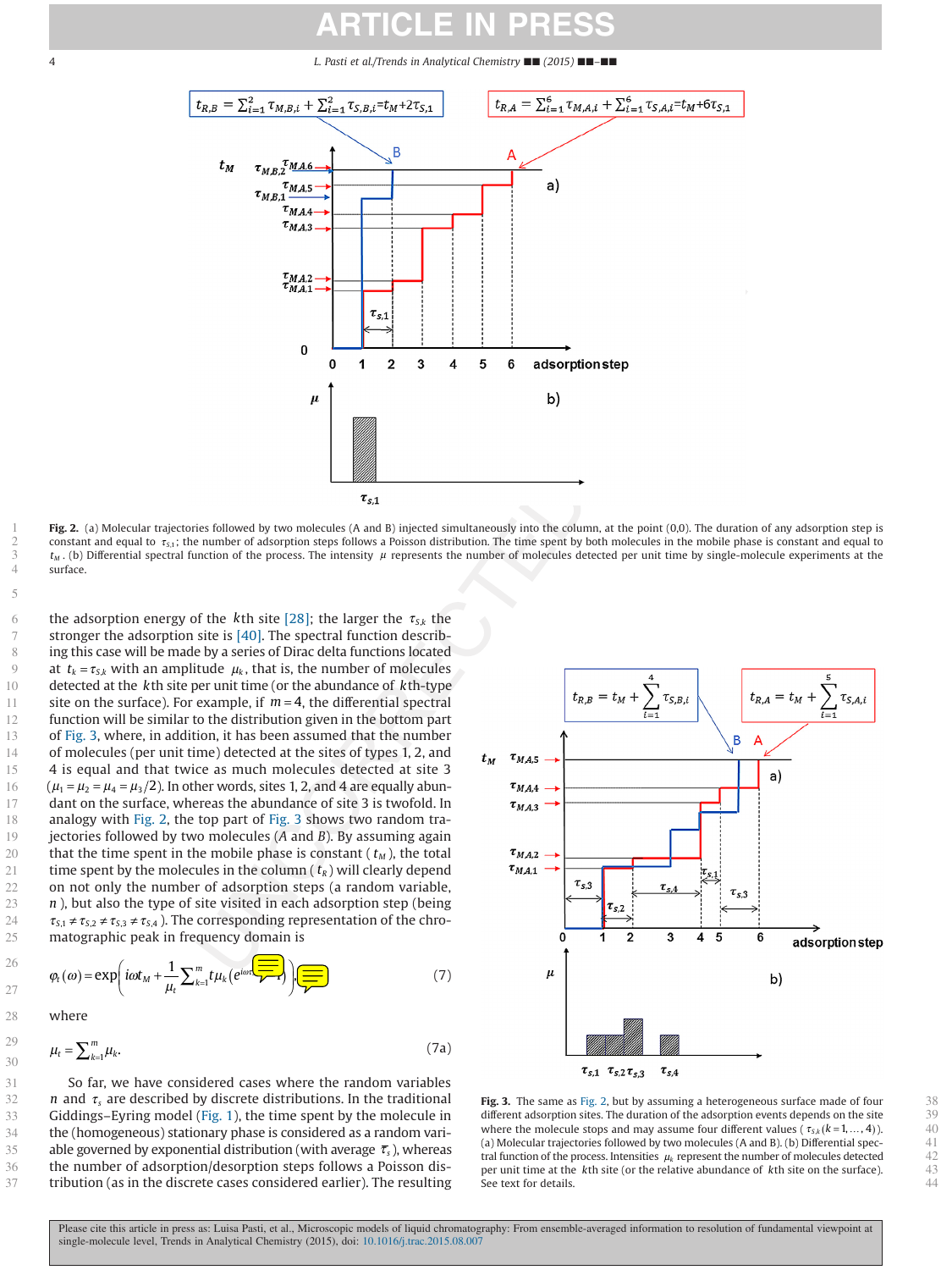# **ARTICLE IN PRESS**

process can be classified as a *compound Poisson process*, and the chromatographic peak in the frequency domain takes the following form [\[9\]:](#page-7-8)

<span id="page-6-0"></span>
$$
\varphi_t(\omega) = \exp\left(i\omega t_M + \overline{n}\left[\frac{1}{1 - i\omega \overline{\tau}_s} - 1\right]\right)
$$
\n(8)

From a probabilistic viewpoint, it can be demonstrated that, if the frequency  $\mu$  follows an exponential distribution and the number of adsorption sites ( *m*) is sufficiently large [\[41\],](#page-7-27) the discontinuous Lévy model of chromatography (Equation [4b\)](#page-4-3) converges to the original Giddings–Eyring model.

However, the importance of the Lévy model for the interpretation of single-molecule experiments lies in its ability to deal with discrete distributions of residence times. Indeed, the experimental information that can be derived from single-molecule observation is usually in the form of number of molecules (or frequency) versus residence time [\[30\]](#page-7-18) [\(Fig. 3\)](#page-5-0). Therefore, by using the discrete Lévy representation, the experimental data can be used without any statistical–mathematical manipulation (e.g., nonlinear fitting procedures) to estimate average *n* or  $\tau_s$  values based on a given model. In particular, for sparse events, additional manipulation may not only introduce bias in the estimation of the parameters, but also entail loss of information associated with rare events (e.g., adsorption on low-abundance sites). As it will be shown in the next section, important information about the molecular nature of the adsorption mechanisms has been deduced from the interpretation of these events. The major advantage of the Lévy representation over other microscopic stochastic models of chromatography is that it allows moving from an ensemble-averaged description of the process to the resolution of fundamental information at a single-molecular viewpoint.

#### *2.3. Insights into adsorption mechanisms by combining singlemolecule observation and the stochastic theory of chromatography*

This section intends to provide a short overview of some of the most relevant results that have been achieved through singlemolecule investigation and traditional chromatographic measurements for liquid–solid interfacial phenomena.

In one of the pioneering works where single-molecule spectroscopy has been used to investigate surface heterogeneity in reversed-phase liquid chromatography (RPLC), by studying the chromatographic behavior of a lipophilic cationic fluorescent dye on  $C_{18}$ stationary phase, Wirth et al. demonstrated the presence of two different "populations" of interactions [\[42\].](#page-7-28) Almost all molecules (~99%) diffused quickly at the solid–liquid interface (with a diffusion coefficient  $D_{\rm s}$  = 1.3 $\times$ 10<sup>-6</sup> cm<sup>2</sup>/s), whereas about 1% of them was found to be stuck on the surface for a significantly longer time, in the order of several seconds. This behavior was successfully correlated to the presence of "strong" silanols on the surface by single-molecule imaging coupled to fluorescence correlation spectroscopy (FCS).

Later, those data were used to examine the applicability of the discrete Lévy model (Equation [7\)](#page-5-1) to experimental data [\[28\].](#page-7-17) By considering a two-site heterogeneous adsorption surface made of 99% of weak sites and only 1% of strong ones, Pasti et al. demonstrated that the simulated peak obtained by the numerical inversion of Equation [\(7\)](#page-5-1) was in good agreement with the experimental chromatograms provided in Ref. [\[43\],](#page-7-29) as the time average is equivalent to the ensemble average, and the percentages of molecules found in Wirth's work correspond to the populations of the two types of sites on the surface.

In another interesting work, Wirth and coworkers indicated the presence of strong adsorption sites of topographical origin on the surface of  $C_{18}$  silica gel [\[44\].](#page-7-30) According to this work, which was using the same single-molecule techniques as in Ref. [\[42\],](#page-7-28) the strong adsorption sites were considered equally important as acidic isolated silanols that explain the silanol activity of bonded silica phases. This information would have never been obtained without singlemolecule measurements.

Recently, Mabry et al. [\[23\]](#page-7-31) have studied the adsorption kinetics of a fluorescent lipid on a trimethylsilyl interface by combining single-molecule observations and ensemble-averaged data collected by RPLC experiments. By using the discrete Lévy representation of the chromatographic process (Equation [7\)](#page-5-1), they were able to significantly interpret the dependence of peak tailing on the mobilephase composition based on the correlation of the number of "active" strong sites (detected by single-molecule experiments) and the amount of organic modifier in aqueous organic eluents.

Further examples of combining single-molecule observations and chromatographic experiments have been provided by Landes et al. [\[45\],](#page-7-32) who used superresolution single-molecule spectroscopy (SSMS) to study, with the aid of the stochastic theory, single-protein ionexchange interactions on ligand-functionalized agarose stationary phases. This study demonstrated that, among the different ion exchangers considered, including pentaargininamide- and monoargininamide-functionalized and bare agarose, the protein was able to provide specific interactions solely on the pentaargininamidebased stationary phase. The adsorption/desorption times of single protein–ligand adsorption events were measured, through which a residence time versus frequency distribution (conceptually analogous to the one provided in the bottom part of [Fig. 3\)](#page-5-0) was obtained. Using the discrete Lévy model, the authors were able to reconstruct the chromatographic peak and provide an explanation, based on steric effect, for the heterogeneous single-protein adsorption/ desorption kinetics observed with different molecules. In particular, they indicated that steric effect causes a reduction of interaction energy between protein surface and charged ligands, which leads to shorter desorption times and longer adsorption times, thereby causing peak fronting. In addition, they also compared the results of the discrete model with those obtained using the traditional Giddings–Eyring model (Equation [8\)](#page-6-0), where the average number of adsorption steps ( $\bar{n}$ ) and the average time spent in each step ( $\bar{\tau}_{s}$ ) were obtained by fitting the experimental frequency distribution to an exponential function. The results clearly showed that only the discrete Lévy approach maintains the information contained in the experimental data, which, on the contrary, is irrecoverably lost by the ensemble-averaged representation.

The behavior of single proteins at ion-exchange interfaces was further investigated by Larson et al. [\[46\],](#page-7-33) who, in particular, focused on the effect of ionic strength on these interactions. Their results support the hypothesis of spatial variations in adsorbent structural/ energetic properties as a function of ionic strength to explain the observed heterogeneity of protein ion-exchange adsorption isotherms. They were also able to provide the first direct observation of mechanisms, leading to the narrowing of the functional-site population as ionic strength increases.

#### **3. Conclusions**

The combination of single-molecule observations and chromatographic experiments according to the representation of the discrete Lévy model represents a formidable tool for the investigation of interfacial processes of different nature. It is assumed that, in the near future, this approach will be particularly useful for the characterization and interpretation of biological systems, with the possibility offered by the model, in terms of not only revealing mechanisms of action at molecular viewpoint, but also by tracking the behavior of molecules in living cells [\[35\].](#page-7-22)

It may reasonably be supposed that this methodology will contribute to the understanding of the differences between the molecular-scale environment and macroscopic world. In

1 2